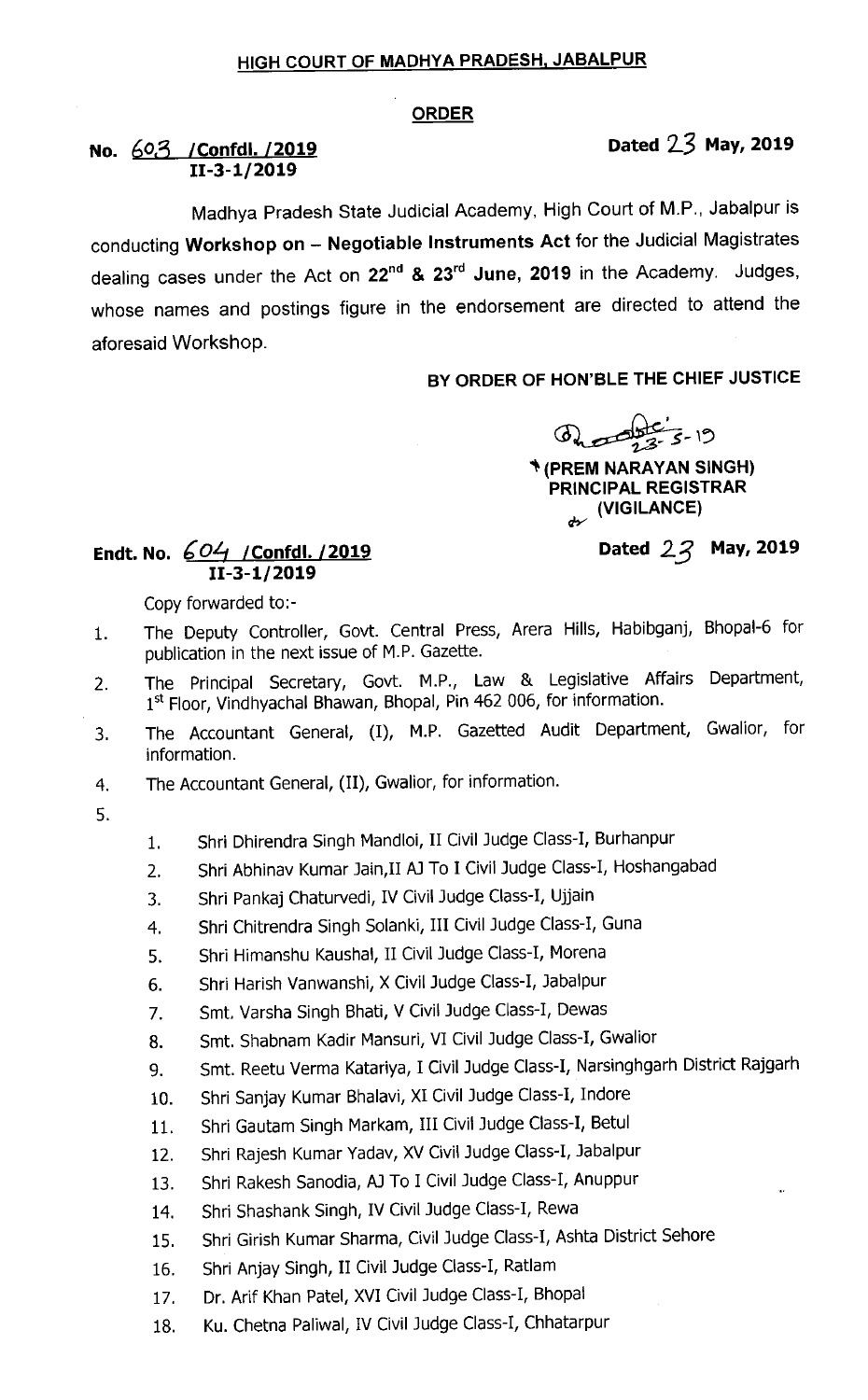- 19. Shri vijendra singh Rawat, V civil Judge class-I, Indore
- 20. Shri Mohammad Aslam Dehalvi, II Civil Judge Class-I, Neemuch
- 21. Shri Sunit Aggrawal, XI Civil Judge Class-I, Gwalior
- 22. Shri Vijay Kumar Pandey (Jr.), II Civil Judge Class-I, Satna
- 23. Shri shrikrishan Bukhariya, V civil Judge class-I, Katni
- 24. Shri Ravi chouksey, IV civil Judge class-I, Sagar
- 25. Smt. Shobhna Meena, II AJ to I civil Judge class-I, Sarangpur District Rajgarh
- 26. Smt. Poonam Damecha, III Civil Judge Class-I, Badnagar District Ujjain
- 27. Smt. Rano Baghel, III Civil Judge Class-II, Shivpuri
- 28. Ku. Anushka Sharma, III Civil Judge Class-II, Shujalur District Shajapur
- 29. Smt. Maneesha Jain, I Civil Judge Class-II, Raisen
- 30. Shri sushil Gehlot, Ill civil Judge class-II, Mandsaur
- 31. Smt. Sapna patwa, IV civil Judge class-II, Khandwa
- 32. Sushri usha Kanta Bairagi, Ill civil Judge class-II, Shajapur
- 33. Sushri Radha Uikey, IV Civil Judge Class-II, Seoni
- 34. Sushri Nandnee uikey, I civil Judge class-II, Balaghat
- 35. Sushri Priyanka Chouhan, I Civil Judge class-II, Khargone District Mandleshwar
- 36. Sushri Richa Goyal, Ill civil Judge class-II, Datia
- 37. Shri parmanand sanodia, I civil Judge class-II, Biora District Rajgarh
- 38. Sushri Savita Verma, III Civil Judge Class-II, Sidhi
- 39. Sushri Neha paraste, V civil Judge class-II, Narsinghpur
- 40. Shri Rajendra Barman, I Civil Judge Class-II, Jhabua

With a direction to report for the Workshop at 9.30 a.m. on 22.06.2019 in the Academy.

The nominated Judges are directed to observe the following instructions:

- To send soft copy of atleast one article/presentation/research paper/order authored by them for sharing and discussion in the training on official email of the State Judicial Academy i.e. mpjotri@gmail.com atleast three days prior to the schedule of the Workshop.
- To apprise themselves with the contents of the Joining Instructions available on the MPSJA website www.mpsja.gov.in & www.mpsja.mphc.gov.in and observe the same.
- As the Workshop is of two days duration and the programme will conclude by 5.30 p.m., the participants will not be permitted to leave the Academy prior to the conclusion of the programme. Therefore, they are directed to make their return reservations accordingly.
- The District & Sessions Judge, Burhanpur/ Hoshangabad/ Ujjain/ Guna/ 6. Morena/ Jabalpur/ Dewas/ Gwalior/ Rajgarh/ Ihdore/ Betul/ Anuppur/ Rewa/ Sehore/ Ratlam/ Bhopal/ Chhatarpur/ Neemuch/ Satna/ Katni/ Sagar/ Shivpuri/ Shajapur/ Raisen/ Mandsaur/ Khandwa/ Seoni/ Balaghat/ Mandleshwar/ Datia/ Sidhi/ Narsinghpur/ Jhabua for information and necessary action with a request to instruct the participant Judges to remain present at M.P.S.J.A. building at Jabalpur on the date and time given in the order, positively.